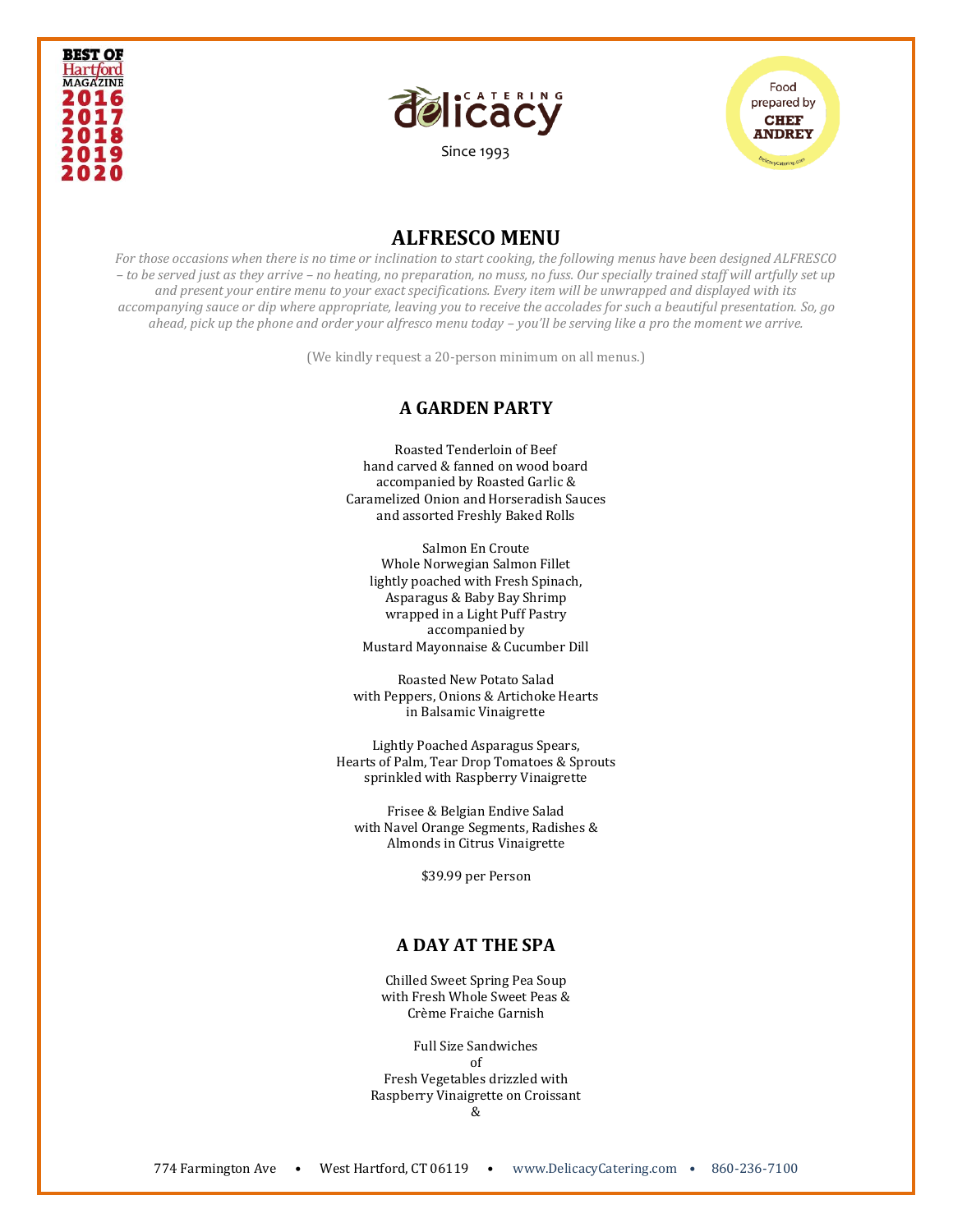# **BEST OF** Hart*f*ord **MAGAZINE** 2016 2017 201 2020



[Since 1993](file:///C:/Users/DelicacyCatering/Dropbox/DELCATERING/1%20Stationary/delicacycatering.com)



Chicken Waldorf Salad A delightful blend of Fresh Granny Smith Apples, Celery, Walnuts & Boneless Breast of Chicken in a Sweet & Tangy Dressing on Ciabatta

Mediterranean Bulghur Wheat Salad with Kalamata Olives, Chives, Dijon Sherry Vinaigrette & Crumbled Feta

Fresh Mozzarella Caprese Fresh Sliced Plum Tomato & Buffalo Mozzarella with Virgin Olive Oil & Basil Chiffonade accompanied by Garlic Crostini

\$29.59 per Person

#### **OUR FAVORITE COMBO**

Petite Sandwiches Sliced Fresh Roasted Turkey Breast with Raspberry Mayonnaise on Whole Wheat Roll

Fancy Albacore Tuna Salad with Fresh Anjou Pears & Black Diamond Walnuts on Whole Wheat Roll

Roasted Sirloin with Horseradish Sauce on Petite Pain

Grilled Vegetable Crudité including Eggplant, Carrots, Broccoli, Cauliflower, Yellow, Red & Green Peppers, Red Onions, Squash & Asparagus accompanied by Sour Cream Plantain & Roasted Red Pepper Dipping Sauces

Baby Lettuces with Fresh Kadotta Fig, Feta Cheese, Roasted Cherry Tomato & Grilled Red Onion in Lemongrass Balsamic Vinaigrette

Boneless Breast of Chicken Salad with Red Flame Seedless Grapes & Pistachios

A Sweeping Display of Fresh Fruit to include Honeydew Melon, Cantaloupe, Watermelon, Seedless Grapes, Fresh Pineapple & Select Strawberries

Freshly Baked Assorted Rolls & Mini Muffins

\$29.50 per Person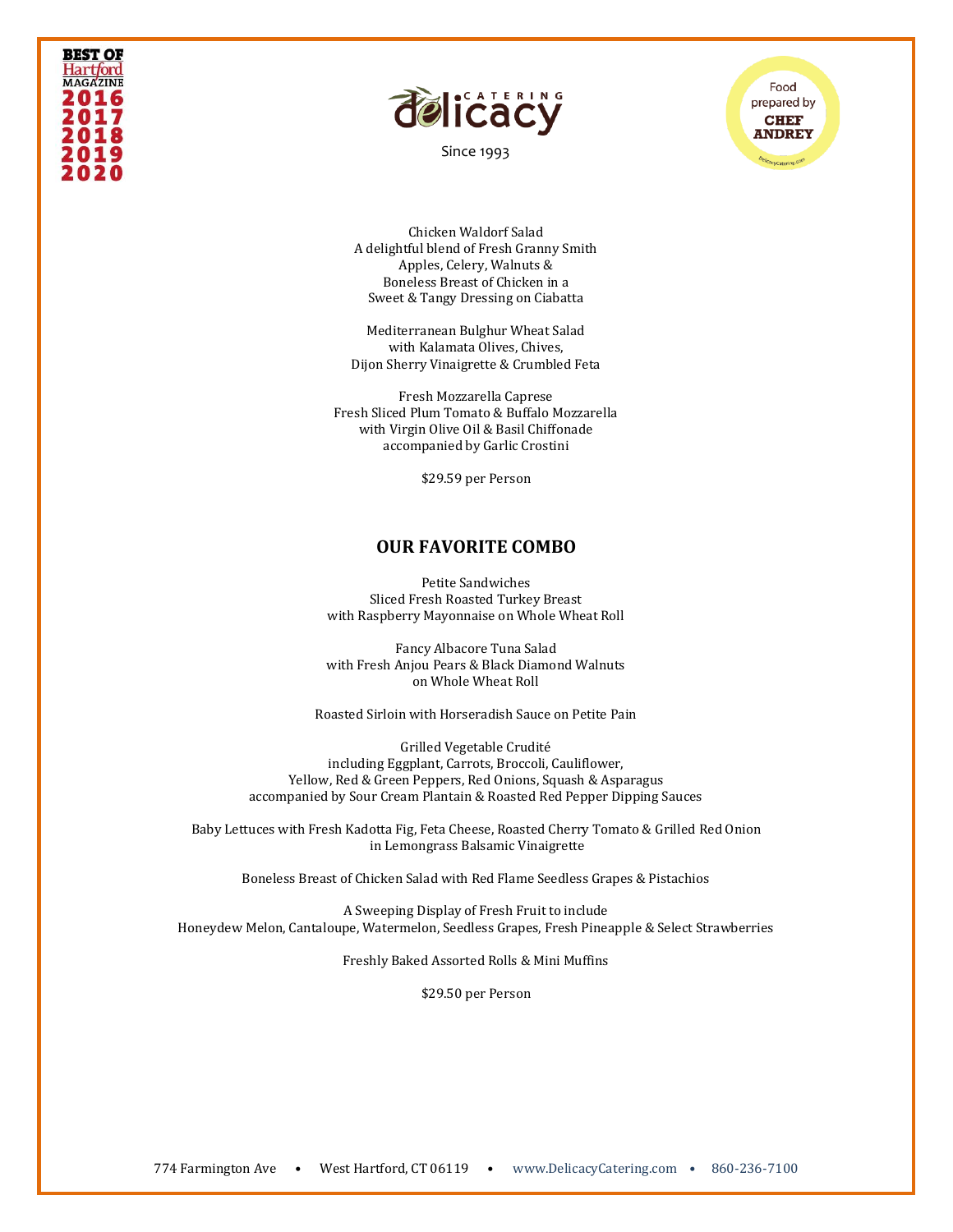



[Since 1993](file:///C:/Users/DelicacyCatering/Dropbox/DELCATERING/1%20Stationary/delicacycatering.com)



## **PICNIC IN THE PARK**

Gourmet Sandwiches Choose 3 Varieties:

Fresh Roasted Turkey Breast & Havarti Cheese with Crisp Romaine, Cranberry Apple Chutney & Dijon Mustard on Asiago Focaccia

Roasted Sirloin with Caramelized Onion, Field Greens, Roasted Red Pepper and a touch of Basil Pesto on Onion Ciabatta

Honey Baked Ham & Jarlsberg Swiss with Hot & Sweet Mustard on Onion Ciabatta

Fresh Grilled Vegetables, Buffalo Mozzarella & Sun-Dried Tomato Pesto served on Asiago Focaccia

Spinach Salad with Caramelized Onion, Crumbled Bleu Cheese, Sliced Strawberries, Candied Walnuts & Poppyseed Dressing

Bowtie Pasta Salad with Sun-Dried Tomatoes, Artichoke Hearts, Kalamata Olives, Walnuts, Shredded Parmesan Cheese & Ricotta Salata

> Sweet Potato Chips & Beet Chips served with Plantain Dipping Sauce

Fresh Fruit Kabobs of Cantaloupe, Honeydew & Strawberry garnished with Red Flame Grapes

\$28.95 per Person

### **NAPOLI**

Lemon Basil Chicken encrusted with Basil, Oregano & Thyme sautéed in Virgin Olive Oil, sliced & fanned over Arugula & Baby Spinach drizzled with Meyer Lemon Basil Vinaigrette (Served at Room Temperature)

Norwegian Salmon Fillet poached in White Wine & Dill served chilled with Moutarde des Chanoines & Lemon Wheels

Chilled Israeli Cous Cous Salad with Fresh Grilled Zucchini, Yellow Peppers, Grape Tomatoes, Fresh Chopped Pears, Jicama & Dried Cranberries

Vegetarian Antipasti Platter A flowing display of Grilled Asparagus, Red Onion, Eggplant & Italian Squash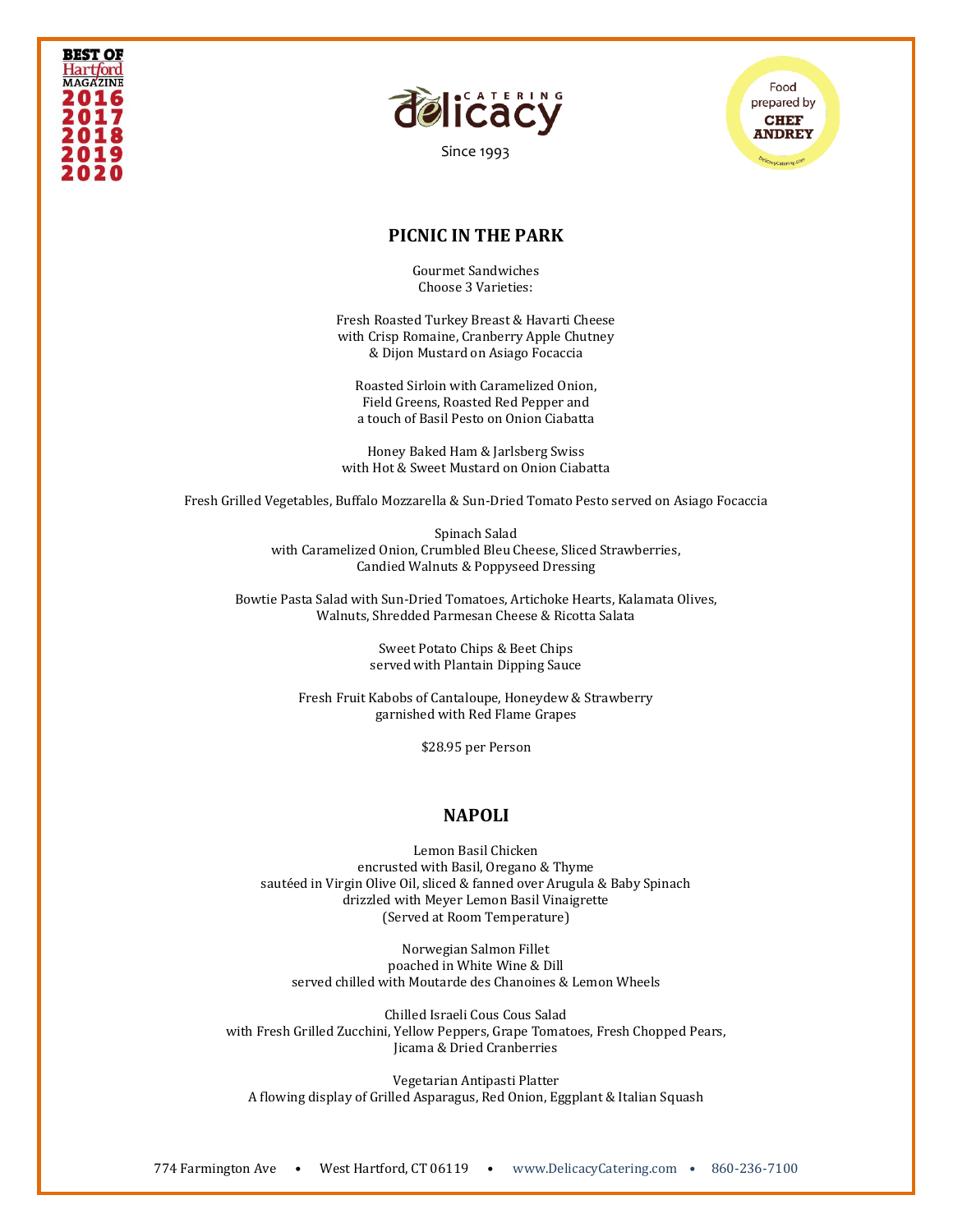





alongside Roasted Red Pepper, Herbed Goat Cheese & Fresh Mozzarella and our Eggplant Timbale accompanied by Garlic Crostini, Mediterranean Olives, Basil Pesto & Balsamic Vinaigrette

Grilled Seasonal Fruit Salad with Heller Organic Lavender Honey

Herbed Focaccia

\$39.90 per Person

### **A NIGHT AT RAVINIA**

Norwegian Salmon Fillet poached in White Wine & Dill served chilled with Moutarde des Chanoines & Lemon Wheels

Tuscan Marinated Flank Steak grilled to Medium Rare fanned & displayed and served at room temperature beautifully presented on oversized wood boards garnished with Mediterranean Olives & Sweet Grape Tomatoes accompanied by Chimichurri Sauce & Tarragon Toasted Bistro Rolls

> Mediterranean Bulghur Wheat Salad with Kalamata Olives, Chives, Dijon Sherry Vinaigrette & Crumbled Feta

Lightly Poached Asparagus Spears, Hearts of Palm, Tear Drop Tomatoes & Sprouts sprinkled with Raspberry Vinaigrette

Sunflower Crisps & Flatbread Crackers

\$39.95 per Guest

# **THE ORIGINAL COMBO**

Boneless Breast of Chicken Salad with Red Flame Seedless Grapes & Pistachios

Fancy Albacore Tuna Salad with Fresh Anjou Pears & Black Diamond Walnuts

Our Famous Pasta Salad with Five Vegetables, Two Cheeses & Sun-Dried Tomatoes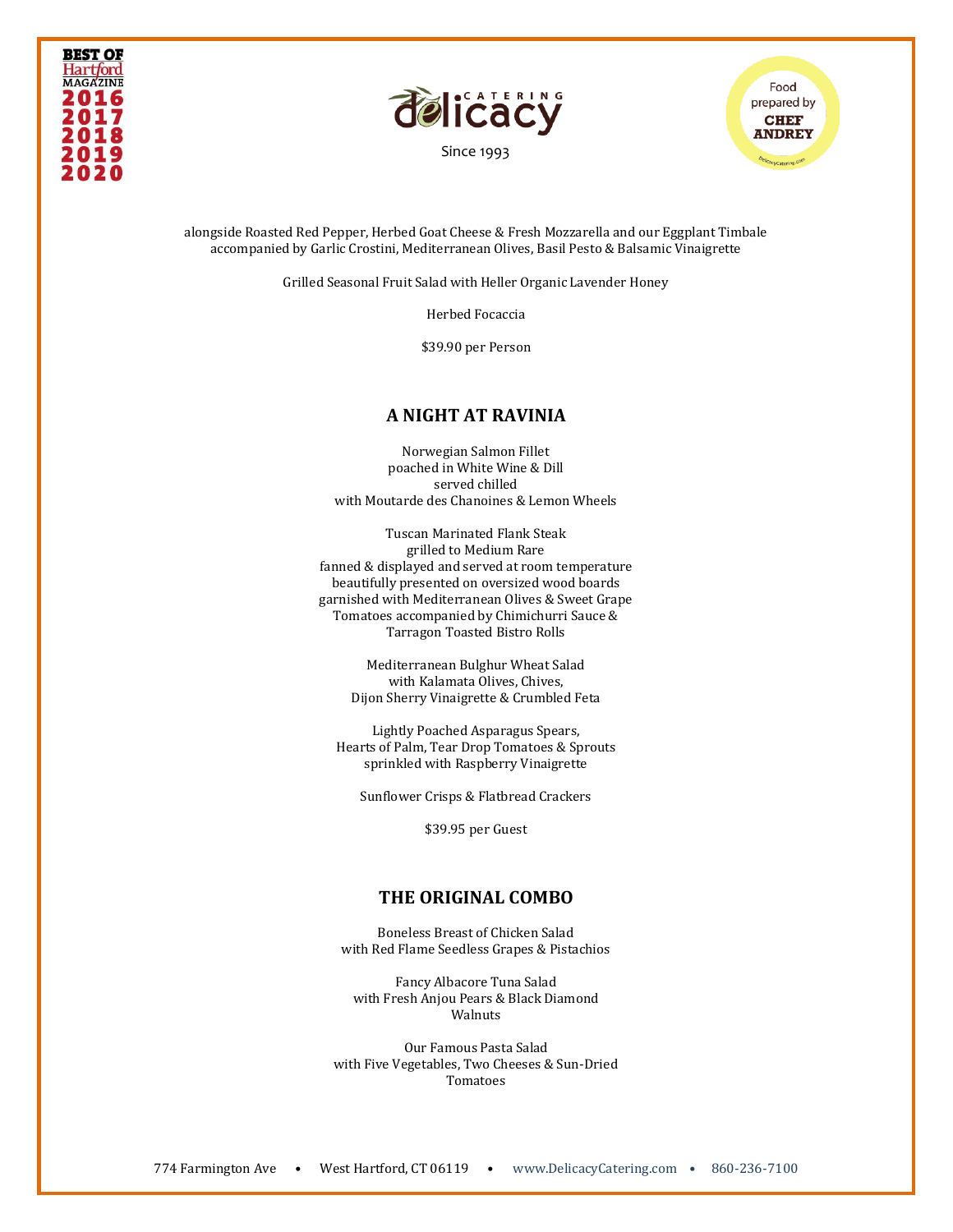#### **BEST OF Hartford MAGAZINE** 2016 2017 201 201 2020



[Since 1993](file:///C:/Users/DelicacyCatering/Dropbox/DELCATERING/1%20Stationary/delicacycatering.com)



A Sweeping Display of Fresh Fruit to include Honeydew Melon, Cantaloupe, Watermelon, Seedless Grapes, Fresh Pineapple & Select Strawberries

Freshly Baked Petite Croissants, Petite Pain & Whole Wheat Rolls

\$29.95 per Person

## **ALMOST ALFRESCO**

Petite Sandwiches

Sliced Fresh Roasted Turkey Breast with Raspberry Mayonnaise on Whole Wheat Roll

> Roasted Sirloin with Horseradish Sauce on Petite Pain

Honey Baked Ham & New York Cheddar with Hot & Sweet Mustard on Petite Rye Roll

Vegetable Lasagna "Rotolare" Seasonal Vegetables in a Delicate Blend of Ricotta, Parmesan, Fresh Herbs & Lemon Zest, rolled in Lasagna Pasta & finished with Mozzarella & Our Own Tomato Basil Sauce

Long Grain & Wild Rice Salad with Pecans, Sno Peas, Mandarin Oranges & Dried Wild Cherries drizzled in Tangerine Vinaigrette

Our Fabulous Chopped Salad with California Flat Leaf Spinach & Romaine Lettuce tossed with Chopped Carrots, Celery, Broccoli, Peppers, Tomatoes, Olives, Scallions, Garbanzo Beans & Mozzarella Cheese accompanied by Balsamic Vinaigrette

A Sweeping Display of Fresh Fruit to include Honeydew Melon, Cantaloupe, Watermelon, Seedless Grapes, Fresh Pineapple & Select Strawberries

Herbed Focaccia

\$29.95 per Person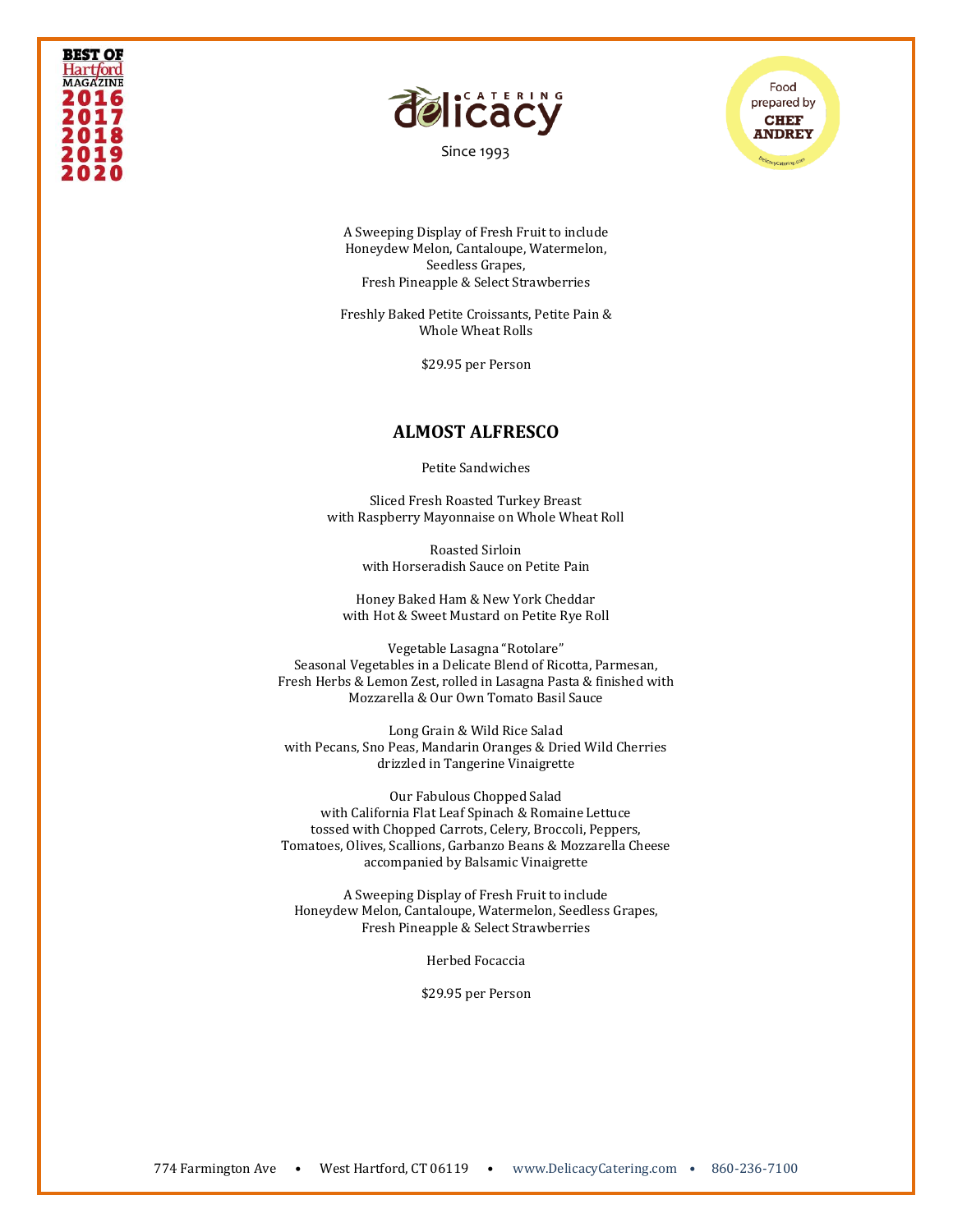# **BEST OF** Hart*f*ord **MAGAZINE** 2016 2017 202



[Since 1993](file:///C:/Users/DelicacyCatering/Dropbox/DELCATERING/1%20Stationary/delicacycatering.com)



## **AN AMERICAN FEAST**

Apricot Glazed Turkey Breast fanned & displayed and served at room temperature on beautifully garnished oversized wood boards accompanied by Cranberry Apple Chutney & Apricot Moutarde and Assorted Freshly Baked Rolls

Flank Steak fanned & displayed and served at room temperature on beautifully garnished oversized wood boards accompanied by Tarragon Mayonnaise & Horseradish Sauce and Assorted Freshly Baked Rolls

Orange Penne Pasta Salad with Julienne Leek, Carrot & Broccoli tossed in Our Homemade Orange Leek Emulsion

> Star Slaw featuring Crispy Sno Peas & Cabbage Slaw with Sesame Oil, Rice Vinegar & freshly grated Orange Zest

Yellow & Red Grape Tomatoes tossed with Buffalo Mozzarella & Our Famous Homemade Basil Pesto

\$39.95 per Person

#### **THE NEW COMBO**

Petite Sandwiches

Sliced Fresh Roasted Turkey Breast with Raspberry Mayonnaise on Whole Wheat Roll

Fancy Albacore Tuna Salad with Fresh Anjou Pears & Black Diamond Walnuts on Whole Wheat Roll

Roasted Sirloin with Horseradish Sauce on Petite Pain

Chef's Famous Caesar Salad with Shredded Parmesan Cheese & Homemade Croutons

Chef's Famous Pasta Salad with Five Vegetables, Two Cheeses & Sun-Dried Tomatoes

Boneless Breast of Chicken Salad with Red Flame Seedless Grapes and Pistachios

A Sweeping Display of Fresh Fruit to include